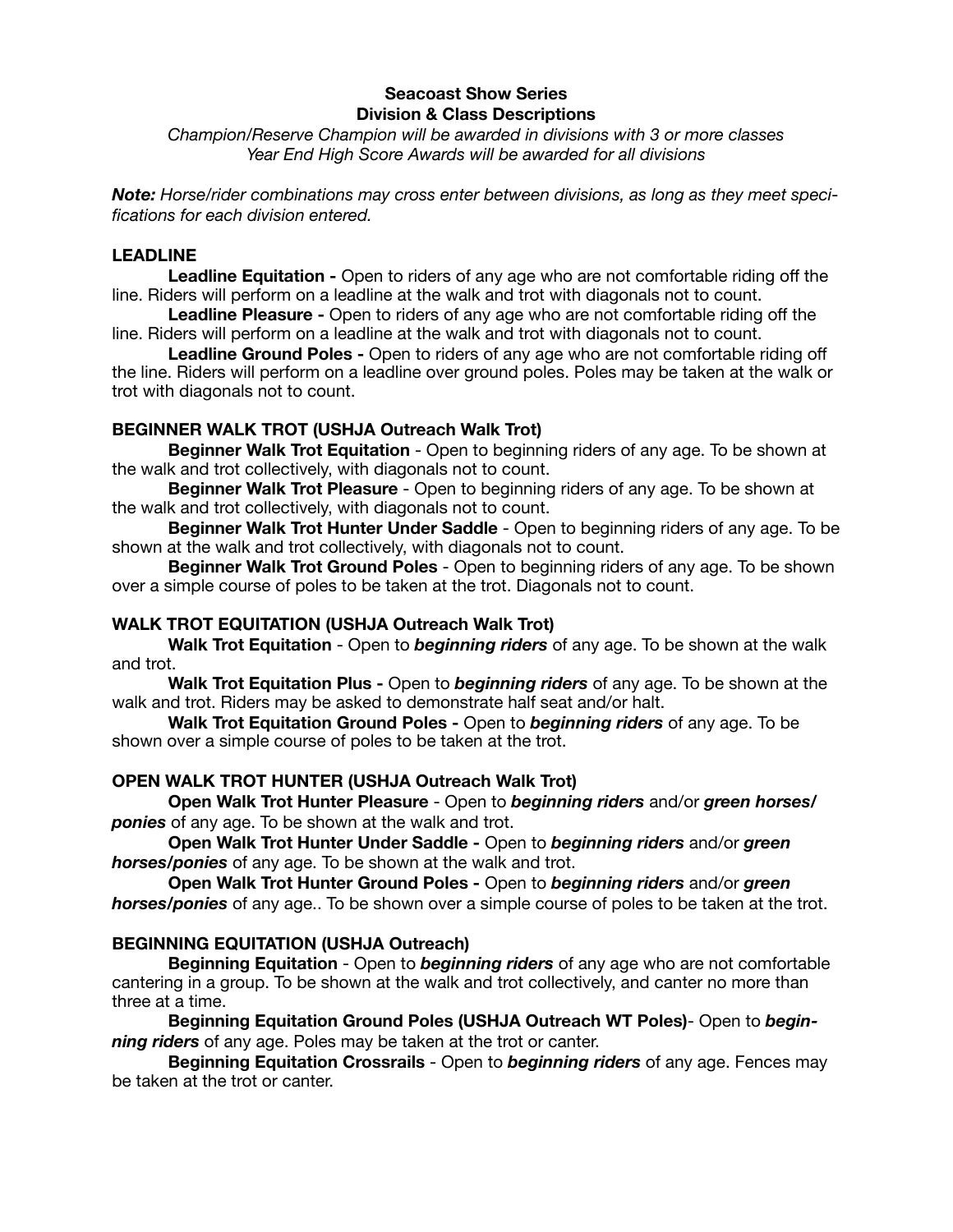## **BEGINNING HUNTER (USHJA Outreach)**

**Beginning Hunter Pleasure** - Open to *beginning riders* and/or *green horses/ponies* of any age who are not comfortable cantering in a group. To be shown at the walk and trot collectively, and canter no more than three at a time.

**Beginning Hunter Under Saddle**- Open to *beginning riders* and/or *green horses/ ponies* of any age who are not comfortable cantering in a group. To be shown at the walk and trot collectively, and canter no more than three at a time.

**Beginning Hunter Crossrails** - Open to *beginning riders* and/or *green horses/ ponies* of any age. Fences may be taken at the trot or canter.

**NOVICE EQUITATION (USHJA Outreach Equitation 18")** - Open to riders of any age who have not previously shown over fences exceeding 2' in height. Fences may be taken at the trot or canter. Simple lead changes shall not be penalized. Fences not to exceed 18".

**NOVICE HUNTER (USHJA Outreach Hunter 18")** - Open to beginning riders and/or beginning horses of any age, who have not previously shown over fences exceeding 2' in height. Fences may be taken at the trot or canter. Simple lead changes shall not be penalized. Fences not to exceed 18"

**PRE-MODIFIED EQUITATION (USHJA Outreach Equitation 2')** - Open to riders of any age who have not previously shown over fences exceeding 2'6" in height. Simple lead changes shall not be penalized. Fences not to exceed 2'. No oxers.

**PRE-MODIFIED HUNTER (USHJA Outreach Hunter 2')** - Open to horse/rider combinations who have not previously shown over fences exceeding 2'6" in height. Simple lead changes shall not be penalized. Fences not to exceed 2'. No oxers.

**MODIFIED EQUITATION (USHJA Outreach Equitation 2'3")** - Open to junior and amateur adult riders who have not previously shown over fences exceeding 2'6" in height. Simple lead changes shall not be penalized. Fences not to exceed 2'3".

**MODIFIED HUNTER (USHJA Outreach Hunter 2'3")** - Open to horse/rider combinations who have not previously shown over fences exceeding 2'6" in height. Simple lead changes shall not be penalized. Fences not to exceed 2'3".

**OPEN EQUITATION (USHJA Outreach Equitation 2'6")** - Open to junior and amateur adult riders. Fences not to exceed 2'6".

**OPEN SPECIAL HUNTER (USHJA Outreach Hunter 2'6")** - Open to all horse/rider combinations with no restrictions. Fences not to exceed 2'6".

**HUNTER PLEASURE HORSE & PONY** - Open to all ponies, no rider restrictions. To be shown at the walk, trot and canter. May be asked to halt and/or back.

**2' JUMPER (USHJA Outreach Jumper .65m)** - Open to all horses/ponies and riders, without restriction. Fences not to exceed 2'. No oxers or combinations.

**2'3" JUMPER (USHJA Outreach Jumper .70m)**- Open to all horses/ponies and riders, without restriction. Fences not to exceed 2'3". No oxers or combinations.

**2'6" JUMPER (USHJA Outreach Jumper .75-.80m)**- Open to all horses/ponies and riders, without restriction. Fences not to exceed 2'6". No combinations.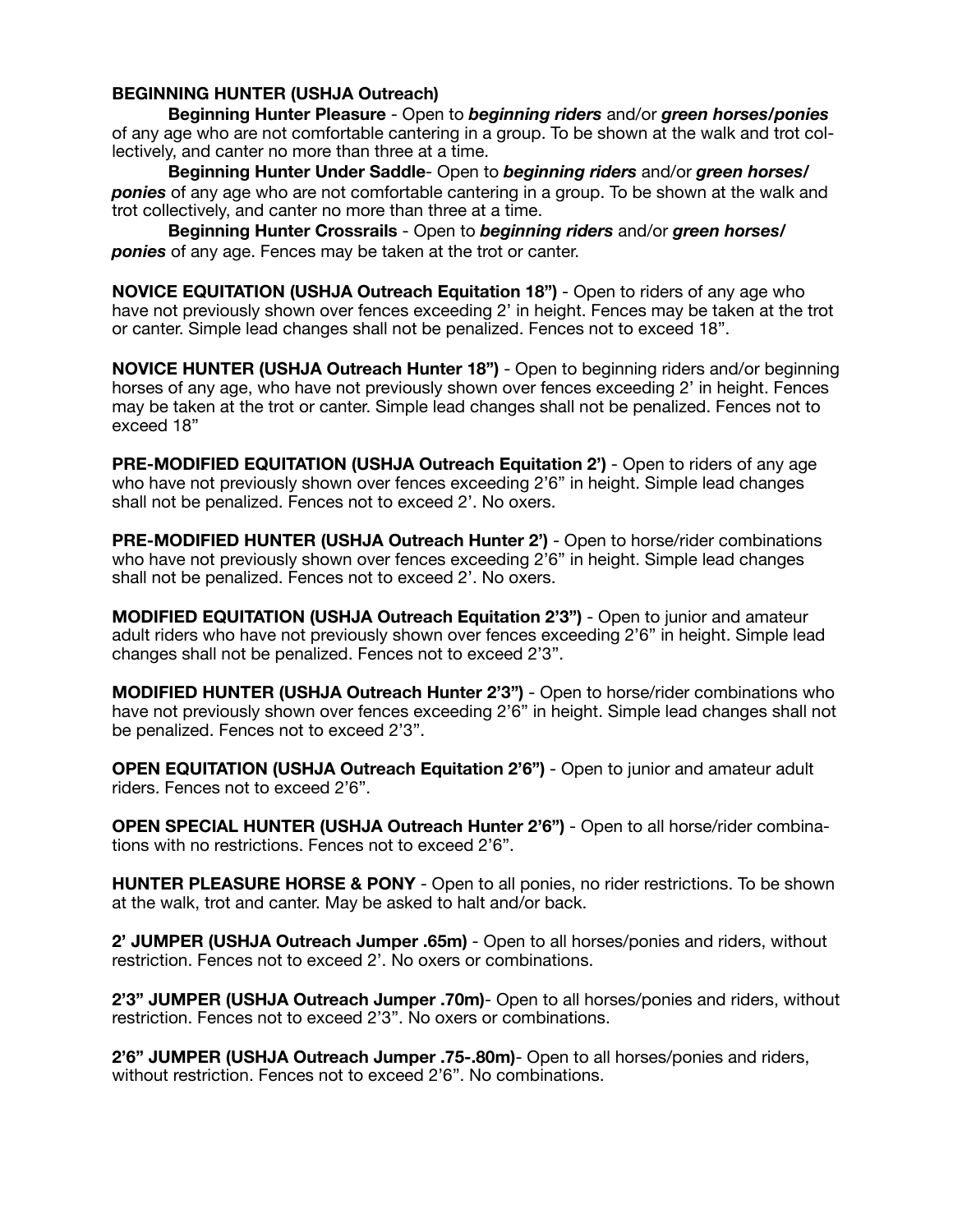**PREP HUNTER** - Open to all horses/ponies and riders, without restriction. Open all day, and run at current fence height.

**NH MEDAL CLASSES** - All NH Medal classes must have at least three entries complete the course for points to count. Riders do not need to be NHHJA members to show in NH Medal classes at affiliated shows, but must join if they would like points to count toward NH Finals. Memberships forms will be available at the secretary's booth. Riders may enter more than one medal class at a show, but must choose one at NH Medal Finals.

**NH Novice Medal (USHJA Outreach Equitation 18") – fence heights not to exceed** 18". Open to junior and amateur adult riders who have never shown higher than 2' at a recognized show. Riders will be required to perform over a minimum of 6 fences with at least one change of direction. Testing is optional and is at the discretion of the judge.

**NH Modified Adult Medal (USHJA Outreach Equitation 2'3")** – fence heights 2'3"-2'6". Open to amateur riders 18 years of age and older who haven't shown higher than 2'6" at a recognized show in the current or previous 3 years. Riders will be required to perform over a minimum of 6 fences with at least one change of direction. Testing is optional and is at the discretion of the judge. USEF Tests 1-7. *NH Modified Children's Medal, NH Children's Medal, and/or NH Modified Adult Medal may be combined if there are not enough entries to fill them separately. To be shown at respective height.*

**NH Modified Children's Medal (USHJA Outreach Equitation 2'3")** – fence heights not to exceed 2'3". Open to junior riders who have never shown higher than 2'6" at a recognized show. Riders will be required to perform over a minimum of 6 fences with at least one change of direction. Testing is optional and is at the discretion of the judge. USEF Tests 1-7. *NH Modi*fied Children's Medal, NH Children's Medal, and/or NH Modified Adult Medal may be combined *if there are not enough entries to fill them separately. To be shown at respective height.*

**NH Children's Medal (USHJA Outreach Equitation 2'/2'6")** - fence heights not to exceed 2' for small & medium ponies and 2'6" for large ponies & horses. Open to junior riders who have never shown higher than 3' at any recognized show. Riders will be required to perform over a minimum of 8 fences with at least one change of direction. Testing is optional and is at the discretion of the judge. USEF Tests 1-8. *NH Modified Children's Medal, NH Children's Medal, and/or NH Modified Adult Medal may be combined if there are not enough entries to fill them separately. To be shown at respective height.*

**NH Adult Medal (USHJA Outreach Equitation 2'9")** – fences not to exceed 2'9". Open to amateur riders 18 years of age and older. Riders will be required to perform over a minimum of 8 fences with at least one change of direction. Testing is optional and is at the discretion of the judge. USEF Tests 1-18. *NH Junior Medal and NH Adult Medal may be combined if there are not enough entries to fill them separately. To be shown at respective height.*

**NH Junior Medal (USHJA Outreach Equitation 3')** – fences not to exceed 3'. Open to junior riders under age 18. Riders will be required to perform over a minimum of 8 fences with at least one change of direction. Testing is optional and is at the discretion of the judge. USEF Tests 1-18. *NH Junior Medal and NH Adult Medal may be combined if there are not enough entries to fill them separately. To be shown at respective height.*

**DOWNEAST MEDAL CLASSES** - There is no affiliation fee or membership requirement to compete in Downeast Medal Finals classes. Medal classes must have 3 entries complete the course in order for points to count toward the finals. More than one rider may compete on the same horse over fences in qualifying classes.

**Downeast Walk-Trot Poles Medal (USHJA Outreach Walk Trot Poles)** - Open to riders 10 years of age and under. Must not have shown over fences or cantered at any horse show. Contestants shall be required to show at a trot over a minimum of four rails (poles) on the ground. Testing optional, verbal testing recommended.